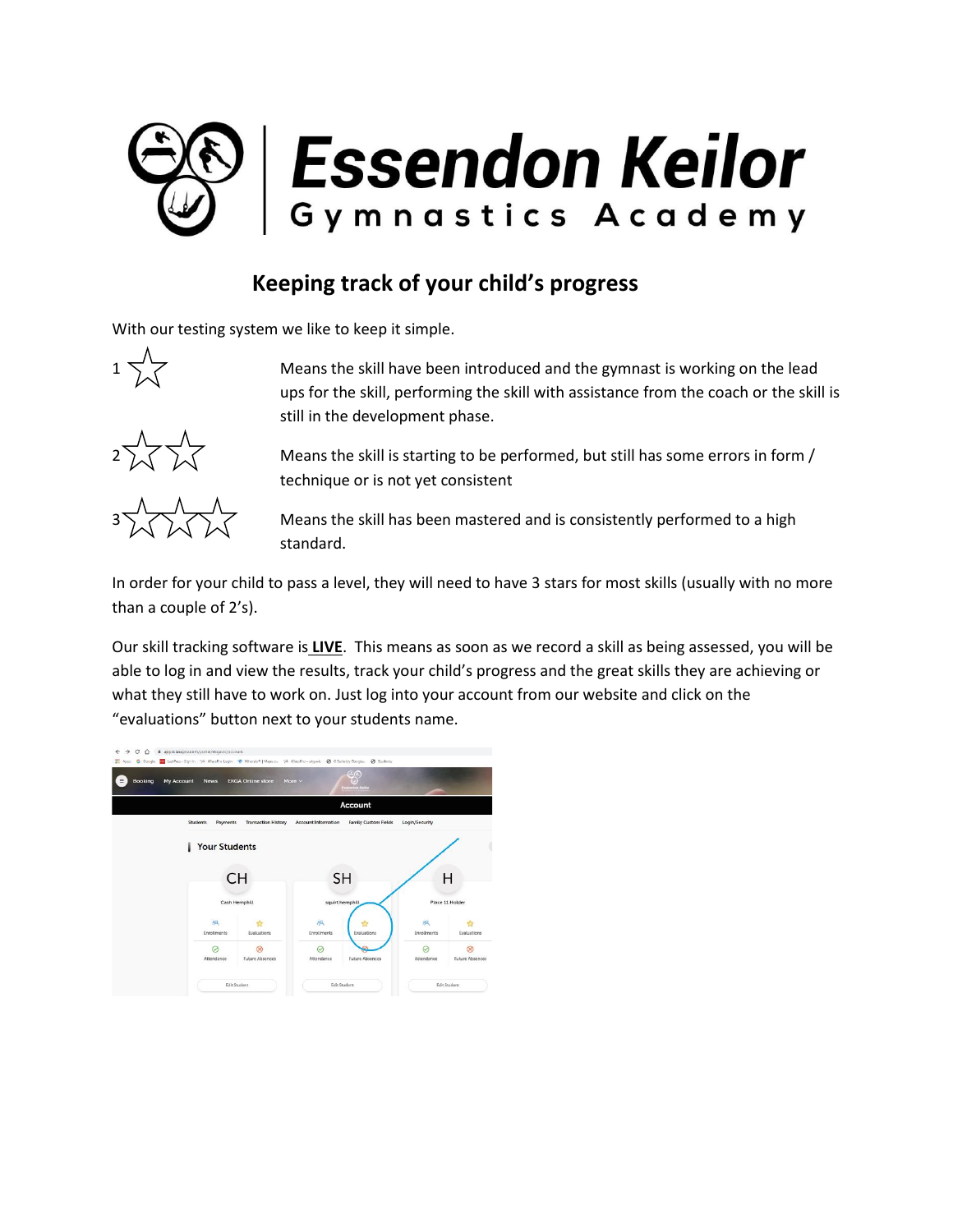The example below shows us that this gymnast has:

Achieved 39 stars out of a possible 51 for the level.

Has passed "Floor and Tumbling" and "Rings", but still has some work to do on the other apparatus before moving up a level.

| ← Policies/Procedures |                                            |       |
|-----------------------|--------------------------------------------|-------|
| Essendon Keilor       | <b>Boys Level 1</b><br>$\checkmark$        | 39/51 |
|                       | <b>Floor and Tumbling</b><br>$\mathcal{P}$ | 9/9   |
|                       | <b>Vault and Tramp</b><br>$\rightarrow$    | 5/9   |
|                       | <b>Bars</b><br>$\rightarrow$               | 9/12  |
|                       | <b>Rings</b><br>$\rightarrow$              | 6/6   |
|                       | Pommel<br>$\rightarrow$                    | 4/6   |
|                       |                                            |       |

By clicking on the arrow next to the apparatus name, you can see the details of individual skill assessments for that level.